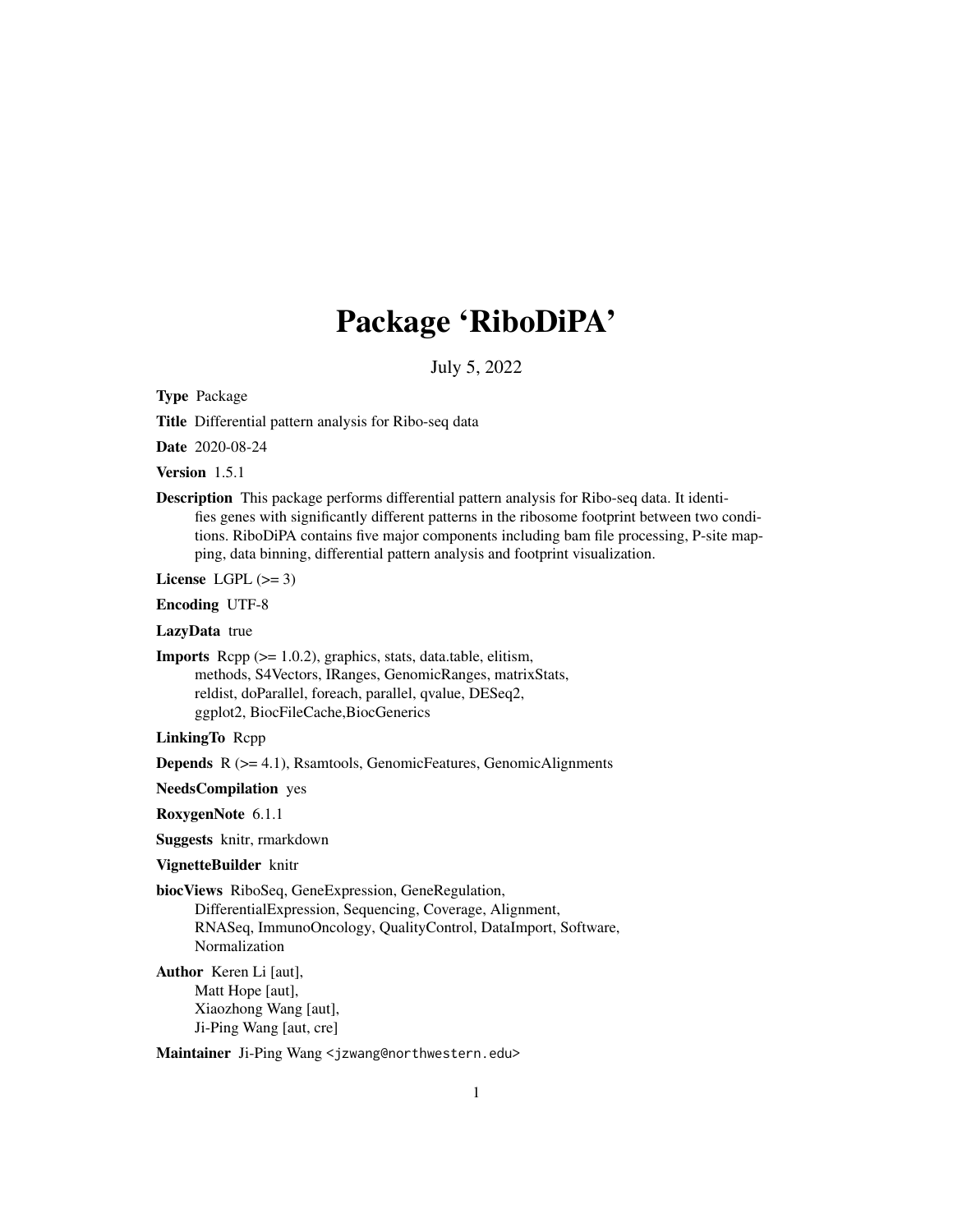#### 2 binTrack

git\_url https://git.bioconductor.org/packages/RiboDiPA git\_branch master git\_last\_commit 6cb8b3f git\_last\_commit\_date 2022-06-24 Date/Publication 2022-07-05

### R topics documented:

|       | $\mathbf{3}$   |
|-------|----------------|
|       | $\overline{4}$ |
|       | - 5            |
|       |                |
|       |                |
|       |                |
|       |                |
|       |                |
|       |                |
|       |                |
|       |                |
|       |                |
|       |                |
|       |                |
|       |                |
| Index | 20             |

binTrack *Visualization: generating tracks for* igvR *(per bin)*

### Description

This function outputs a list of GRanges format objects of binned ribosome P-site footprints, as well as test results. It can be used for igvR visualization.

#### Usage

```
binTrack(data, exon.anno)
```
#### Arguments

| data      | Data object from diffPatterbTest function or wrapper function RiboDiPA.    |
|-----------|----------------------------------------------------------------------------|
| exon.anno | exons value from psiteMapping function. Genomic start and end coordinates, |
|           | and other gene information is included. See psiteMapping for details.      |

<span id="page-1-0"></span>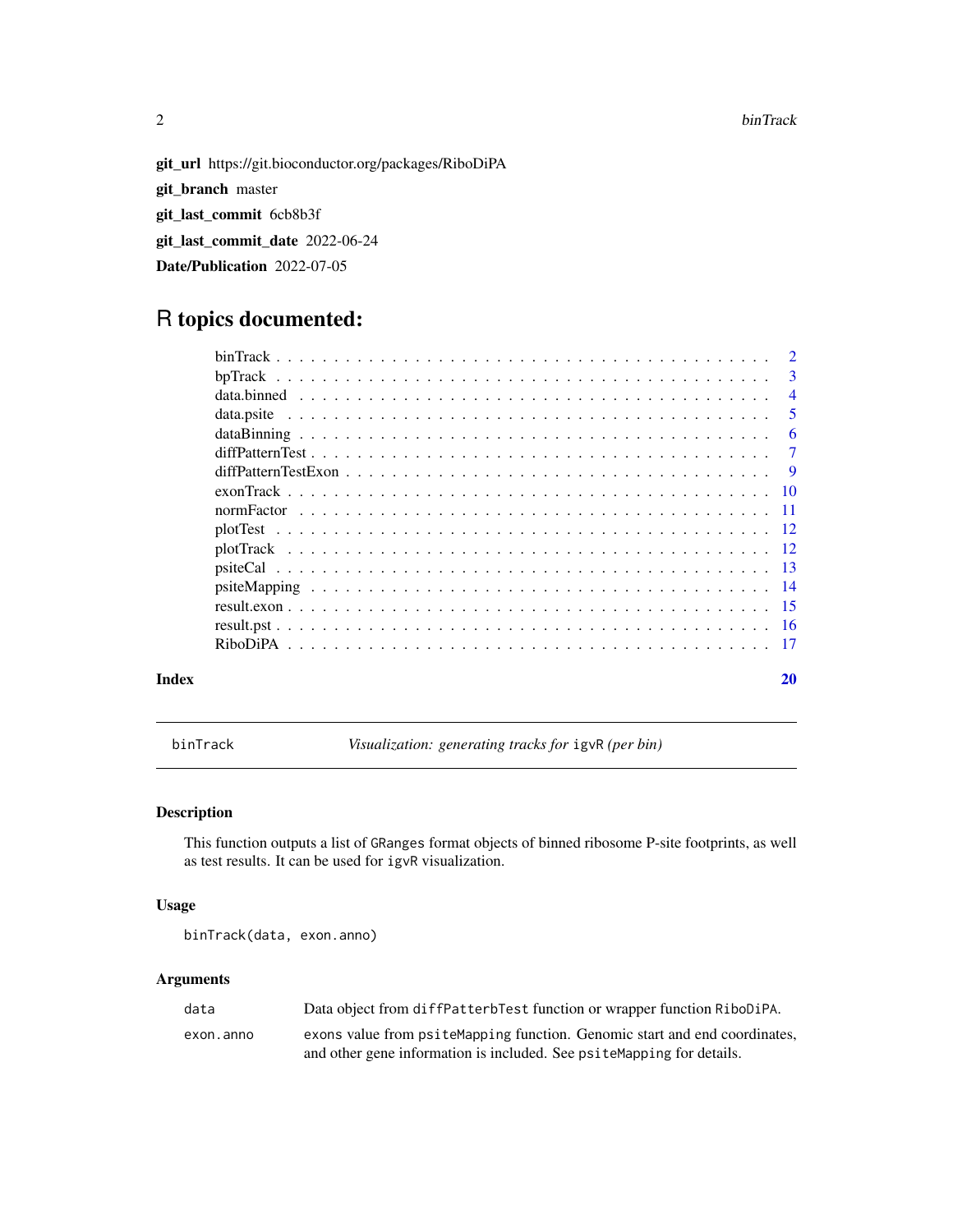#### <span id="page-2-0"></span>bpTrack 3

#### Details

R package igvR is not implemented in RiboDiPA. Users need install igvR through Bioconductor or relevant source package. A simple illustration example of how to use it for igvR visualization is given below.

#### Value

A list of GRanges format objects. Each element is a GRanges object of the binned P-site footprint tracks with differential pattern test results.

#### Examples

```
data(result.pst)
data(data.psite)
tracks.bin <- binTrack(data = result.pst,
   exon.anno = data.psite$exons)
# library(igvR)
# thred <- 0.05
# igv \leftarrow igvR()
# setBrowserWindowTitle(igv, "ribosome binned track example")
# setGenome(igv, "saccer3")
# for(track.name in names(tracks.bin)){
# track.rep <- tracks.bin[[track.name]]
# resize(track.rep, width(track.rep) + 1)
# track <- GRangesQuantitativeTrack(trackName = paste(track.name,"binned"),
# track.rep[,1], color = "black")
# displayTrack(igv, track)
# }
# track.rep2 <- tracks.bin[[1]]
# sig.bin <- (values(track.rep2)[,5] <= thred)
# log10.padj <- - log10(values(track.rep2)[,5])
# mcols(track.rep2) <- data.frame(log10padj = log10.padj)
# track.rep2 <- track.rep2[which(sig.bin),]
# track <- GRangesQuantitativeTrack(trackName = "- log 10 of padj",
# track.rep2, color = "red", trackHeight = 40)
# displayTrack(igv, track)
```
bpTrack *Visualization: generating tracks for* igvR *(per bp)*

#### Description

This function outputs a list of GRanges format objects of ribosome P-site footprints per bp. It can be used for igvR visualization.

#### Usage

bpTrack(data, names.rep = NULL, genes.list)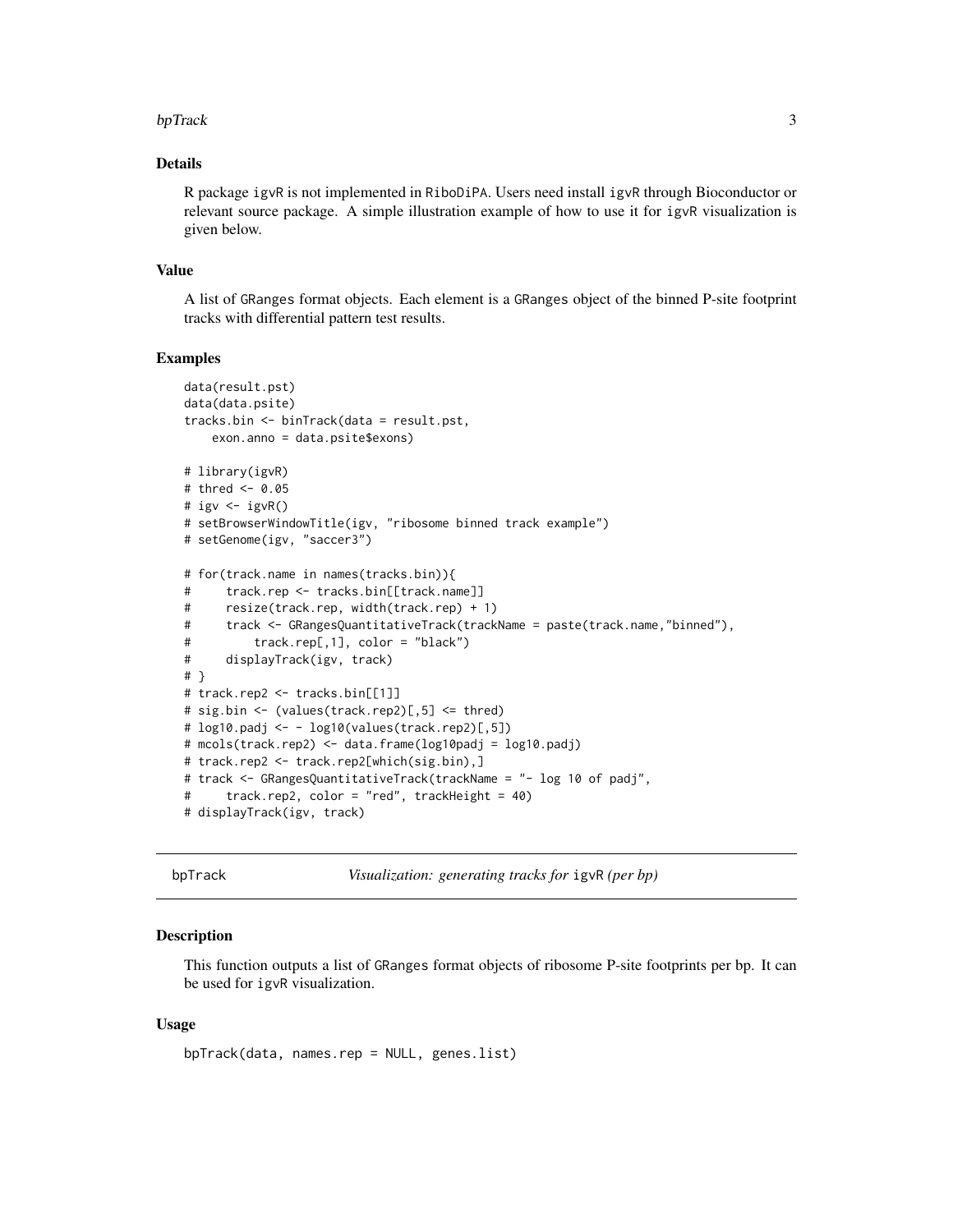#### <span id="page-3-0"></span>Arguments

| data       | Data object from psite Mapping function or wrapper function RiboDiPA.                       |
|------------|---------------------------------------------------------------------------------------------|
| names.rep  | Customized names of the replicates. Default value uses the column names of<br>data\$counts. |
| genes.list | A list of genes for visualization. Default value uses all genes listed in data\$coverage    |

#### Details

R package igvR is not implemented in RiboDiPA. Users need install igvR through Bioconductor or relevant source package. A simple illustration example of how to use it for igvR visualization is given below.

#### Value

A list of GRanges format objects. Each element is a GRanges object of the P-site footprint tracks of selected genes.

#### Examples

```
data(data.psite)
names.rep <- c("mutant1", "mutant2", "wildtype1", "wildtype2")
tracks.bp \leq bpTrack(data = data.psite, names.rep = names.rep,
   genes.list = c("YDR050C", "YDR062W", "YDR064W"))
# library(igvR)
# igv \leftarrow igvR()
# setBrowserWindowTitle(igv, "ribosome footprint track example")
# setGenome(igv, "saccer3")
# for(track.name in names.rep){
# track.rep <- tracks.bp[[track.name]]
# track <- GRangesQuantitativeTrack(trackName = paste(track.name, "bp"),
# track.rep[,1], color = "green")
# displayTrack(igv, track)
# }
```
data.binned *An example of binned P-sites data*

#### Description

A example data containing binned ribosome P-site tracks of 4 replicates on 885 genes, two biological replicates each for wild type cells and New1 mutant cells, respectively. It is the output of the data binning function dataBinning on P-site coverage data, and input for diffPatternTest function for differential pattern analysis.

#### Usage

data("data.binned")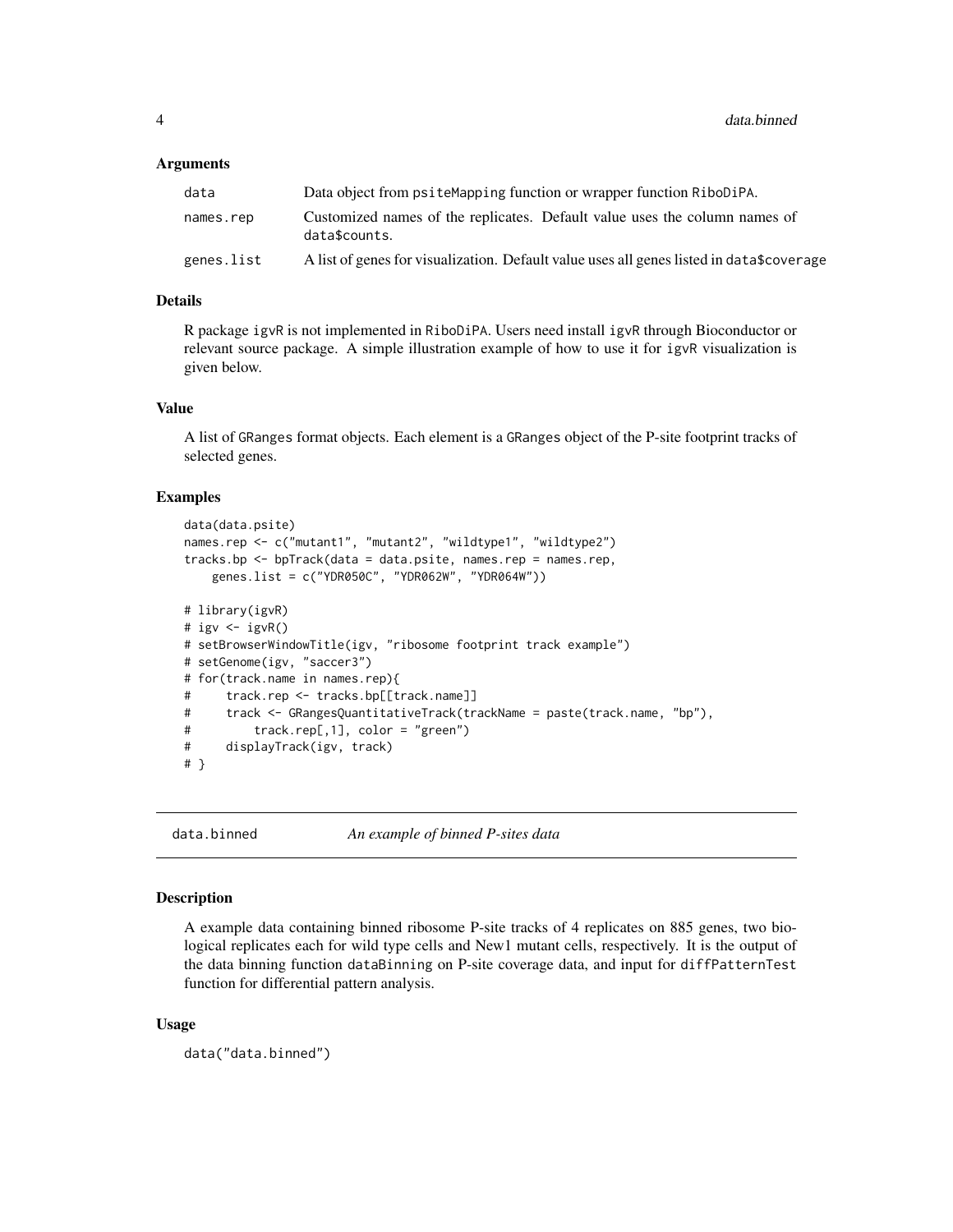#### <span id="page-4-0"></span>data.psite 5

#### Format

A list of 885 matrices corresponding to 885 genes: in each matrix, rows correspond to replicates, columns correspond to bins. Bin names are set to "start-end" genomic coordinates.

#### Source

The raw data was adapted from Kasari et al 2019.

#### Examples

```
data(data.binned)
classlabel <- data.frame(condition = c("mutant", "mutant",
    "wildtype", "wildtype"), comparison = c(2, 2, 1, 1))
rownames(classlabel) <- c("mutant1", "mutant2", "wildtype1", "wildtype2")
result.pst <- diffPatternTest(data = data.binned,
    classlabel = classlabel, method = c('gtxr', 'qvalue'))
```
data.psite *An example of P-site coverage data*

#### Description

An example data set containing 4 ribo-seq replicates of 885 genes, two biological replicates each for wild type cells and New1 mutant cells, respectively. It is the output of P-site mapping funcion psiteMapping. It contains the p-site count at each location of the total transcript within each replicate.

#### Usage

data("data.psite")

#### Format

A list of size 4

coverage ribosome P-site coverage tracks

counts ribosome P-site total count, one count per gene

psite.mapping P-site mapping offset rule

exons relative start and end positions of each exon in the total transcript if a given gene, as well as genomic start and end coordinates

#### Source

Raw data was adapted from Kasari et al 2019.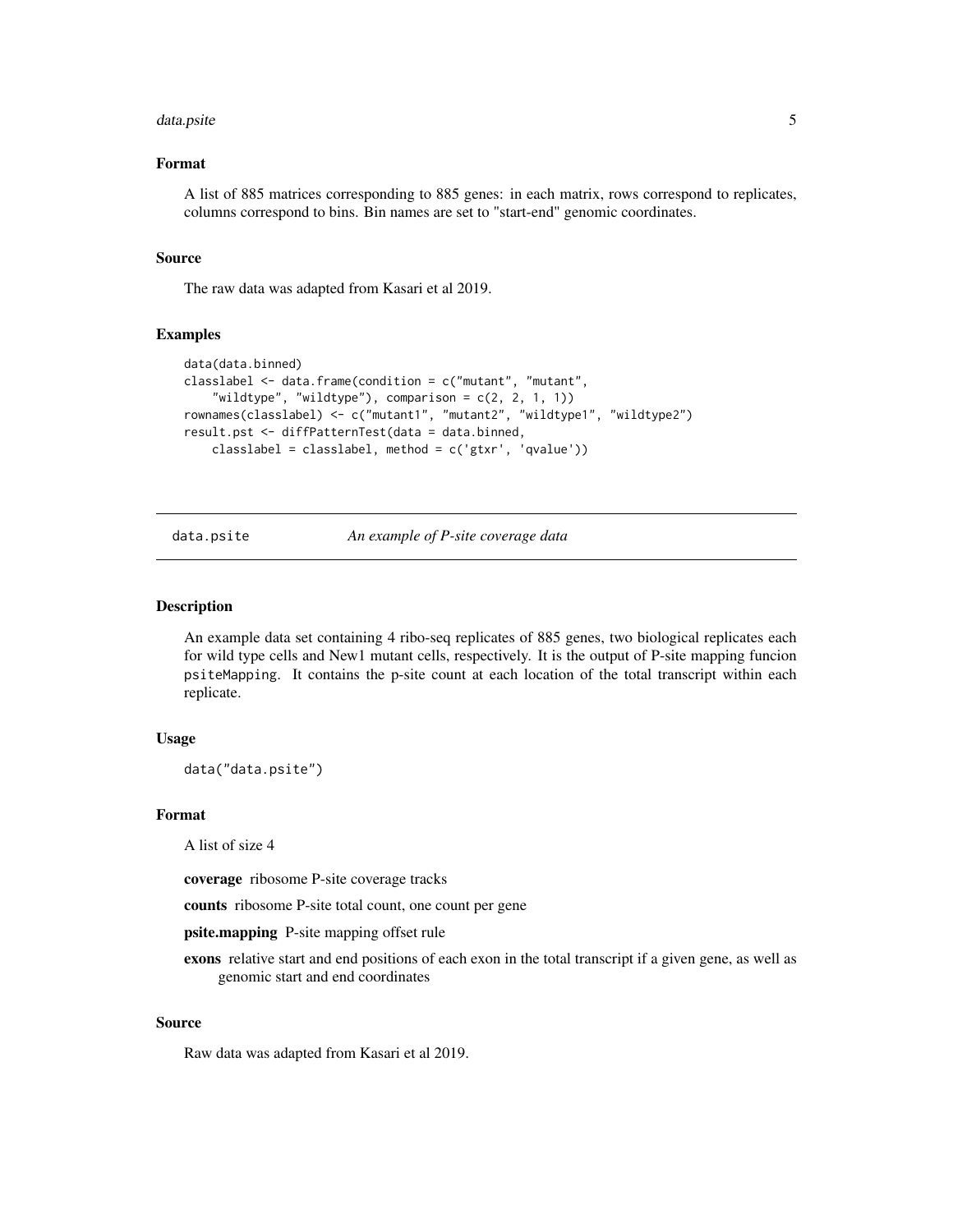#### Examples

```
data(data.psite)
data.binned \leq dataBinning(data = data.psite$coverage, bin.width = 0,
    zero.omit = FALSE, bin.from.5UTR = TRUE, cores = 2)
```
<span id="page-5-1"></span>dataBinning *Data binning*

#### Description

This function bins a mapped P-site data matrix for a given gene into a binned matrix, for statistical testing downstream. Data can be adaptively binned, where each gene has a different number of bins and bin widths, but the bin positions for a given gene are the same across different conditions and replicates. Alternatively, data can also be binned into bins of fixed width, down to the single-codon level.

#### Usage

```
dataBinning(data, bin.width = 0, zero.omit = FALSE,
   bin.from.5UTR = TRUE, cores = NULL)
```
#### Arguments

| data          | A list of mapped P-site position matrices from the coverage object of the psite Mapping<br>function. In each element of the list, rows correspond to replicates, while columns<br>correspond to nucleotides across the total transcript.                                    |
|---------------|-----------------------------------------------------------------------------------------------------------------------------------------------------------------------------------------------------------------------------------------------------------------------------|
| bin.width     | Binning width per bin. If specified, it is the number of codons merged per bin;<br>if not specified, an adaptive binning width method is used.                                                                                                                              |
| zero.omit     | If the zero, omit argument is set to TRUE, bins with zero mapped P-site counts<br>across all replicates are removed from the differential pattern analysis.                                                                                                                 |
| bin.from.5UTR | When the coding region length is not any integer multiple of binning width, and<br>if value of bin. from. 5UTR is set to TRUE, the uneven width bins will be arranged<br>at the 3' end of the total transcript. If set to FALSE, binning will proceed from<br>the $3'$ end. |
| cores         | The number of cores to use for parallel execution. If not specified, the number<br>of cores is set to the value of detectCores ( $logical = FALSE$ ).                                                                                                                       |

#### Details

We recommend to use an adaptive bin width  $h$  following the Freedman-Diaconis rule,

$$
h = 2 * IQR/m^(1/3)
$$

. To see certain regions of transcripts in greater detail (e.g. near the start and stop codons), a specified bin.width per bin can be used to check the local differential pattern, though it may lead to low power at small fold change positions and potentially high computational time.

<span id="page-5-0"></span>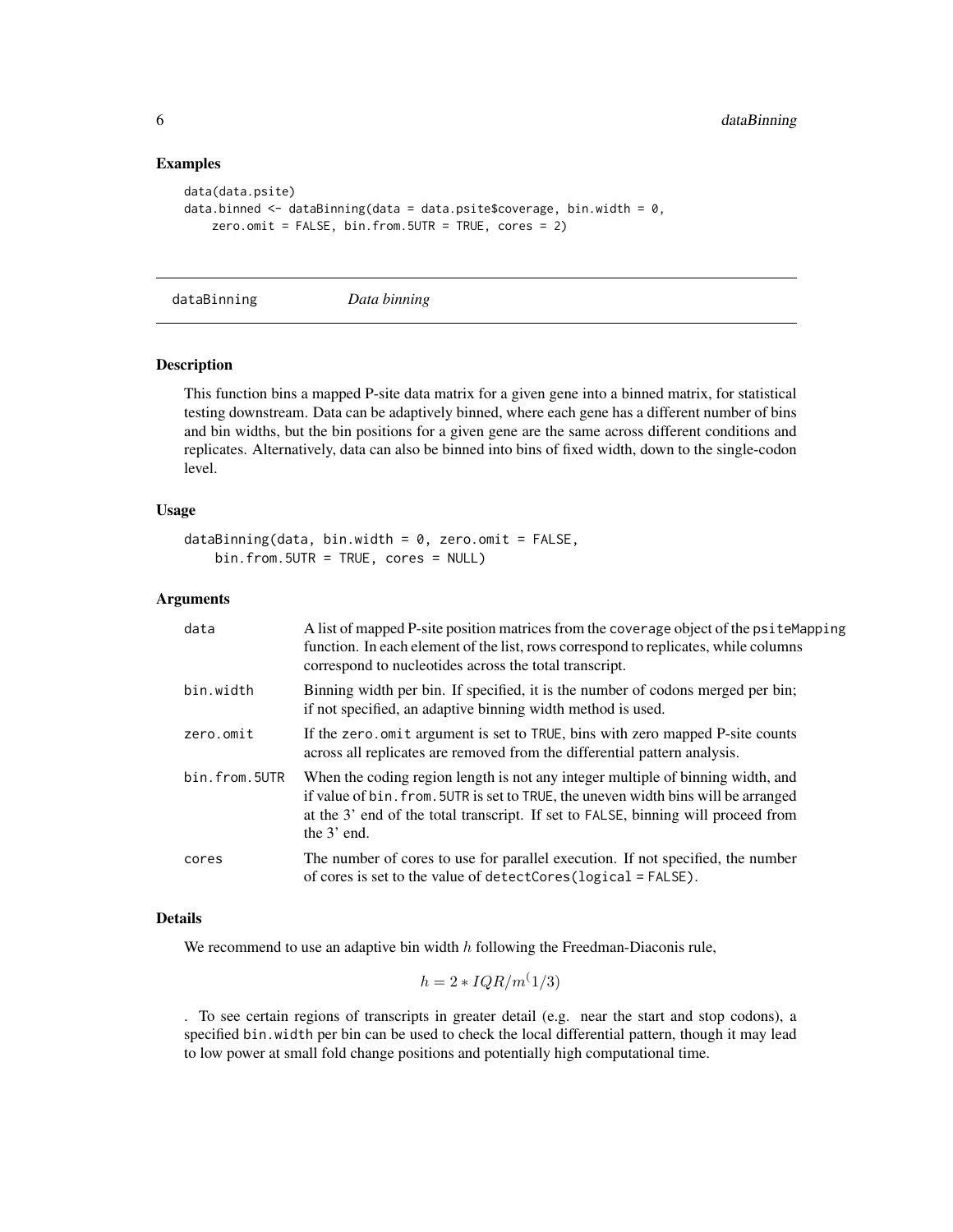#### <span id="page-6-0"></span>diffPatternTest 7

#### Value

A list of binned P-site footprint matrices: in each matrix, rows correspond to replicates, columns correspond to bins. Bin names are set to "start-end" genomic coordinates.

#### See Also

[psiteMapping](#page-13-1)

#### Examples

```
data(data.psite)
data.binned \leq dataBinning(data = data.psite$coverage, bin.width = 0,
   zero.omit = FALSE, bin.from.5UTR = TRUE, cores = 2)
data.codon \leq dataBinning(data = data.psite$coverage, bin.width = 1,
   zero.omit = FALSE, bin.from.5UTR = TRUE, cores = 2)
```
<span id="page-6-1"></span>diffPatternTest *Differential pattern analysis of Ribo-seq data*

#### Description

The normalized gene data are pooled into a large matrix, where parameter estimations and tests are performed. Within each gene, multiplicity correction are then performed for codon/bin-level p-values. The minimum of adjusted codon/bin-level p-value is defined to be the gene-level p-value.

#### Usage

```
diffPatternTest(data, classlabel, method = c('gtxr', 'qvalue'))
```
#### Arguments

| data       | A list of named matrices input from the dataBinning function. In each element<br>of the list, rows correspond to replicates, columns correspond to bins.                                                                                                                                                                                                                                                                    |
|------------|-----------------------------------------------------------------------------------------------------------------------------------------------------------------------------------------------------------------------------------------------------------------------------------------------------------------------------------------------------------------------------------------------------------------------------|
| classlabel | For matrix input: a DataFrame or data.frame with at least a column comparison.<br>In comparison, 1s stand for the reference condition, 2s stand for the target cond-<br>tion, and 0s represent replicates is not invloved in the test, if present. Rows of<br>classlabel correspond to rows of data, which are biological replicates.                                                                                       |
| method     | For a 2-component character vector input: the first argument is the multiplicity<br>correction method for codon/bin-level p-value adjustment. The second argu-<br>ment is the multiplicity correction method for gene-level p-value adjustment.<br>Methods include: "qvalue" for q-value from qvalue pacakge, "gtxr", "holm",<br>"hochberg", "hommel", "bonferroni", "BH", "BY", "fdr", "none" from the elitism<br>package. |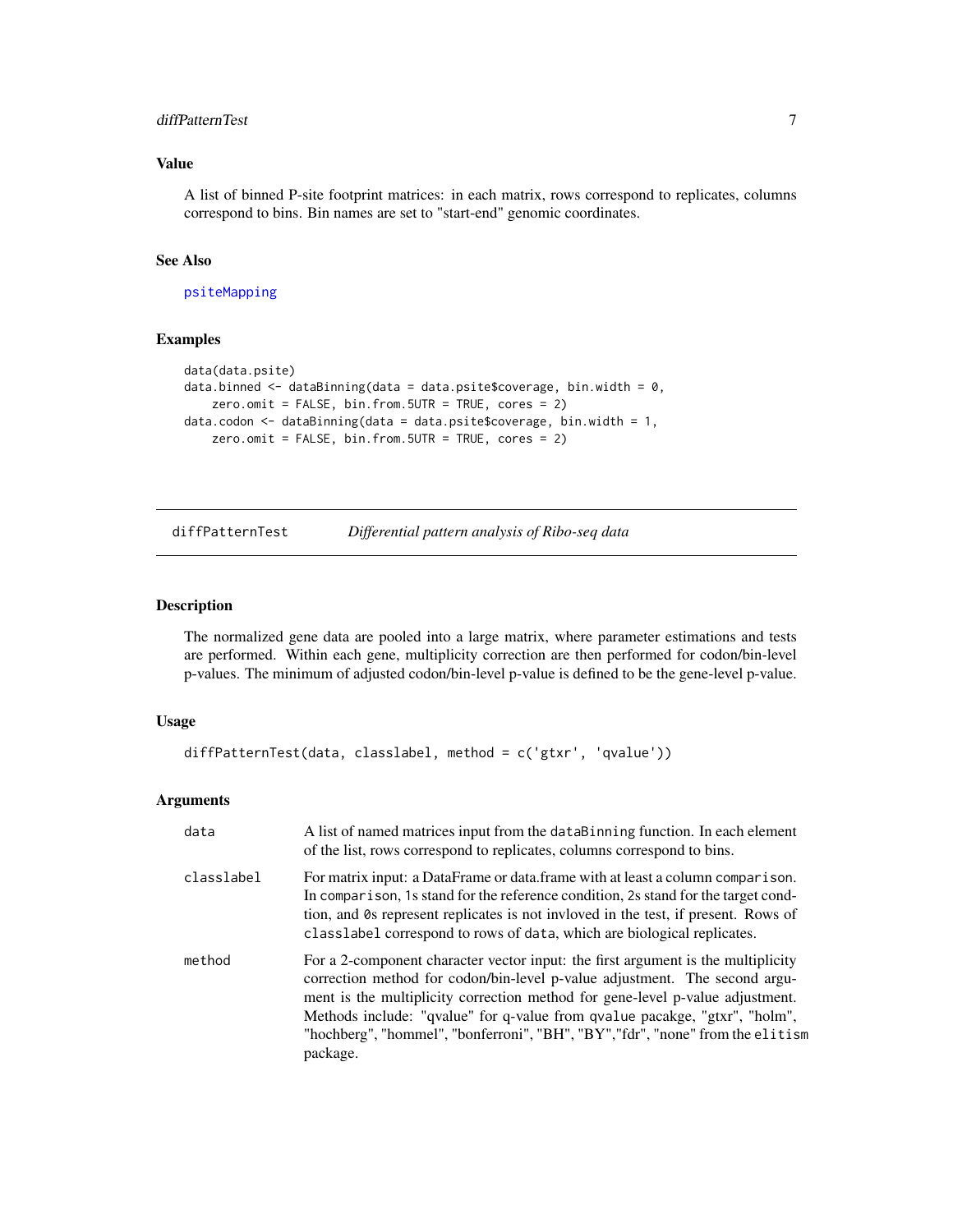#### Details

Using binned data, this function first estimates normalizing constant by exclusing outlier bins which may represent the true differential pattern. An outlier bin is defined as that whose log2-fold change value is more than 1.5 interquartile ranges below the first quartile or above the third quartile. For a given gene, the normalizing constant is defined based on the total read counts from each replicate.

It then performs differential pattern testing on P-site counts bin by bin for each gene. Briefly, counts are modeled by a negative binomial distribution to call bins with statistically significant differences across conditions, bin level p-values are adjusted for multiple hypothesis testing for a given gene, and then the smallest p-value for a gene is adjusted to control for multiple hypothesis testing across all genes.

Additionally, the T-value is a supplementary statistic that quantifies the magnitude of difference between conditions, with larger numbers indicating a greater difference. The \$T\$-value is defined to be 1-cosine of the angle between the first right singular vectors of the footprint matrices of the two conditions under comparison. It ranges from 0-1, with larger values representing larger differences between conditions, and practically speaking, can be used to identify genes with larger magnitude of pattern difference beyond statistical significance. This might be helpful to investigators to prioritize certain genes for investigation among many that may pass the significance test for differential pattern.

#### Value

| bin        | A List object of codon/bin-level results. Each element of list is of a gene, con-<br>taining codon/bin results columns: pvalue, log2FoldChange, and the adjusted<br>p-value named by the first string in method. Names of Bins are set to "start-end"<br>genomic coordinates. |
|------------|-------------------------------------------------------------------------------------------------------------------------------------------------------------------------------------------------------------------------------------------------------------------------------|
| gene       | A DataFrame object of gene-level results. It contains columns: tvalue, pvalue,<br>and the adjusted p-value named by the second string in method.                                                                                                                              |
| method     | The same as input method.                                                                                                                                                                                                                                                     |
| small      | Names of genes without sufficient reads, not reported in bin and gene.                                                                                                                                                                                                        |
| data       | Subset of input data, including all genes reported in bin and gene.                                                                                                                                                                                                           |
| classlabel | The same as input classlabel.                                                                                                                                                                                                                                                 |

#### See Also

[p.adjust](#page-0-0)

```
data(data.binned)
classlabel <- data.frame(condition = c("mutant", "mutant",
    "wildtype", "wildtype"), comparison = c(2, 2, 1, 1))
rownames(classlabel) <- c("mutant1", "mutant2", "wildtype1", "wildtype2")
result.pst <- diffPatternTest(data = data.binned,
   classlabel = classlabel, method = c('gtxr', 'qvalue'))
```
<span id="page-7-0"></span>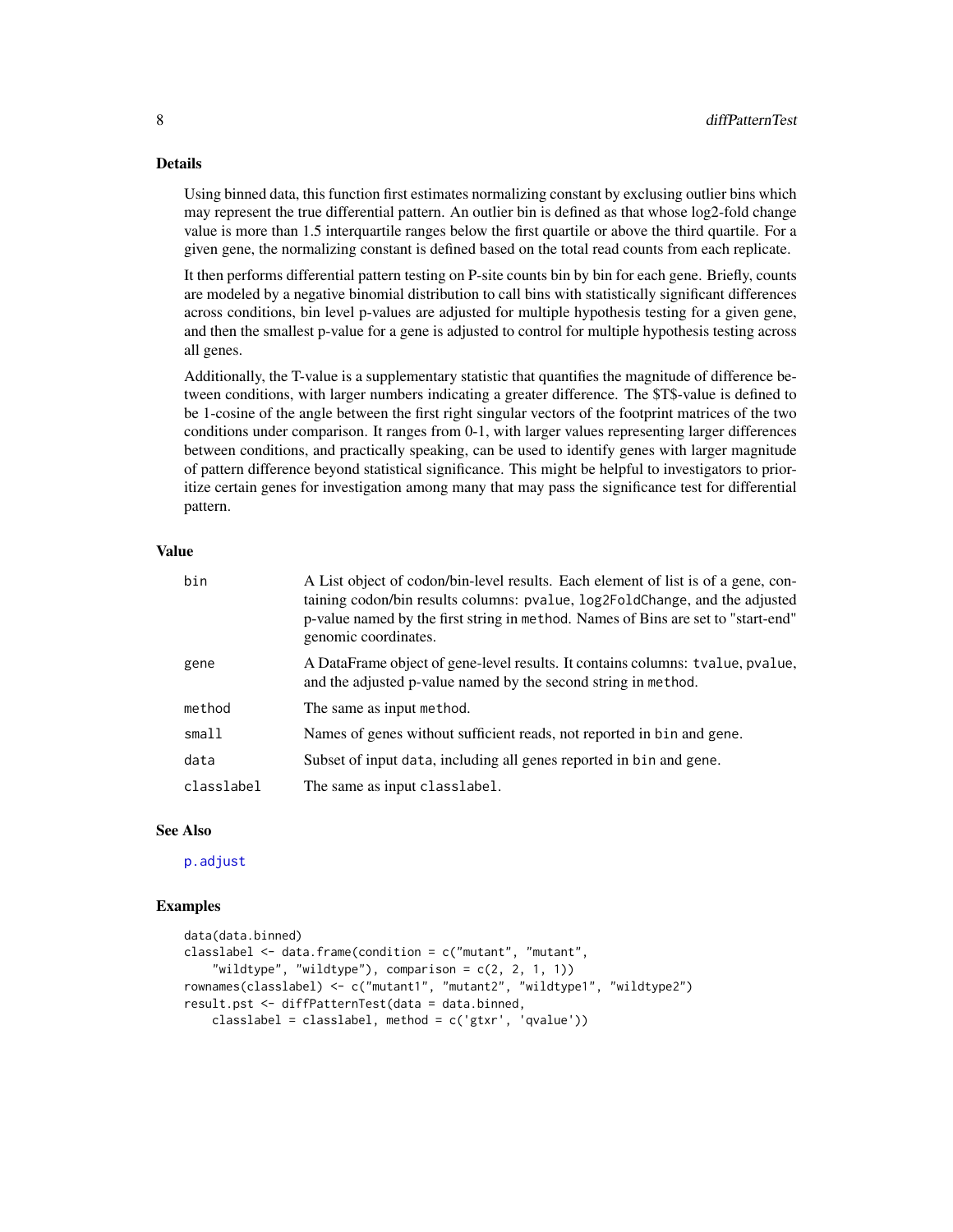<span id="page-8-1"></span><span id="page-8-0"></span>diffPatternTestExon *Main function for differential pattern analysis of exon-binned Ribo-seq data*

#### Description

An alternative version of diffPatternTest for exon level binning. Both data binning and differential pattern analysis are implemented. Instead of a fixed width or adaptive method, the positions of exons in the genome are used as bins. Therefore the number of exons per gene and their relative sizes determines the bins used for differential pattern testing.

#### Usage

```
diffPatternTestExon(psitemap, classlabel,
    method = c("gtxr", "qvalue"))
```
#### Arguments

| psitemap   | A list object from value of psiteMapping function. In psitemap, list elements<br>coverage and exons are required.                                                                                                                                                                                                                                                                                             |
|------------|---------------------------------------------------------------------------------------------------------------------------------------------------------------------------------------------------------------------------------------------------------------------------------------------------------------------------------------------------------------------------------------------------------------|
| classlabel | For matrix input: a DataFrame or data.frame with at least a column comparison.<br>In comparison, 1s stand for the reference condition, 2s stand for target condition,<br>Os represent replicates not invloved in the test, if present. Rows of classlabel<br>correspond to rows of data.                                                                                                                      |
| method     | For a 2-component character vector input: the first argument is the multiplicity<br>correction method for exon-level p-value adjustment. The second argument is<br>the multiplicity correction method for gene-level p-value adjustment. Methods<br>include: "qvalue" for q-value from qvalue pacakge, "gtxr", "holm", "hochberg",<br>"hommel", "bonferroni", "BH", "BY", "fdr", "none" from elitism package. |

#### Details

For mammalian species, when the reads are sparse, it's more meaningful to perform a exon level pattern analysis. diffPatternTestExon() provides the option of exon level pattern differentiation analysis by treating each exon as one bin. But for organisms such as yeast, as most genes only contain one exon, the exon-level analysis is not meaningful since the analysis will simply result in the RNA-seq type of analysis, i.e. differential abundance test instead of the pattern analysis. Using diffPatternTestExon() on yeast data is not for organisms with minimal alternative splicing or multiple exons. For a given gene, the normalizing constant is estimated at codon level.

#### Value

| bin  | A List object of exon-level results. Each element of list is of a gene, contain- |
|------|----------------------------------------------------------------------------------|
|      | ing exon results columns: pvalue, log2FoldChange, and the adjusted p-value       |
|      | named by the first string in method.                                             |
| gene | A DataFrame object of gene-level results. It contains columns: tvalue, pvalue,   |
|      | and the adjusted p-value named by the second string in method.                   |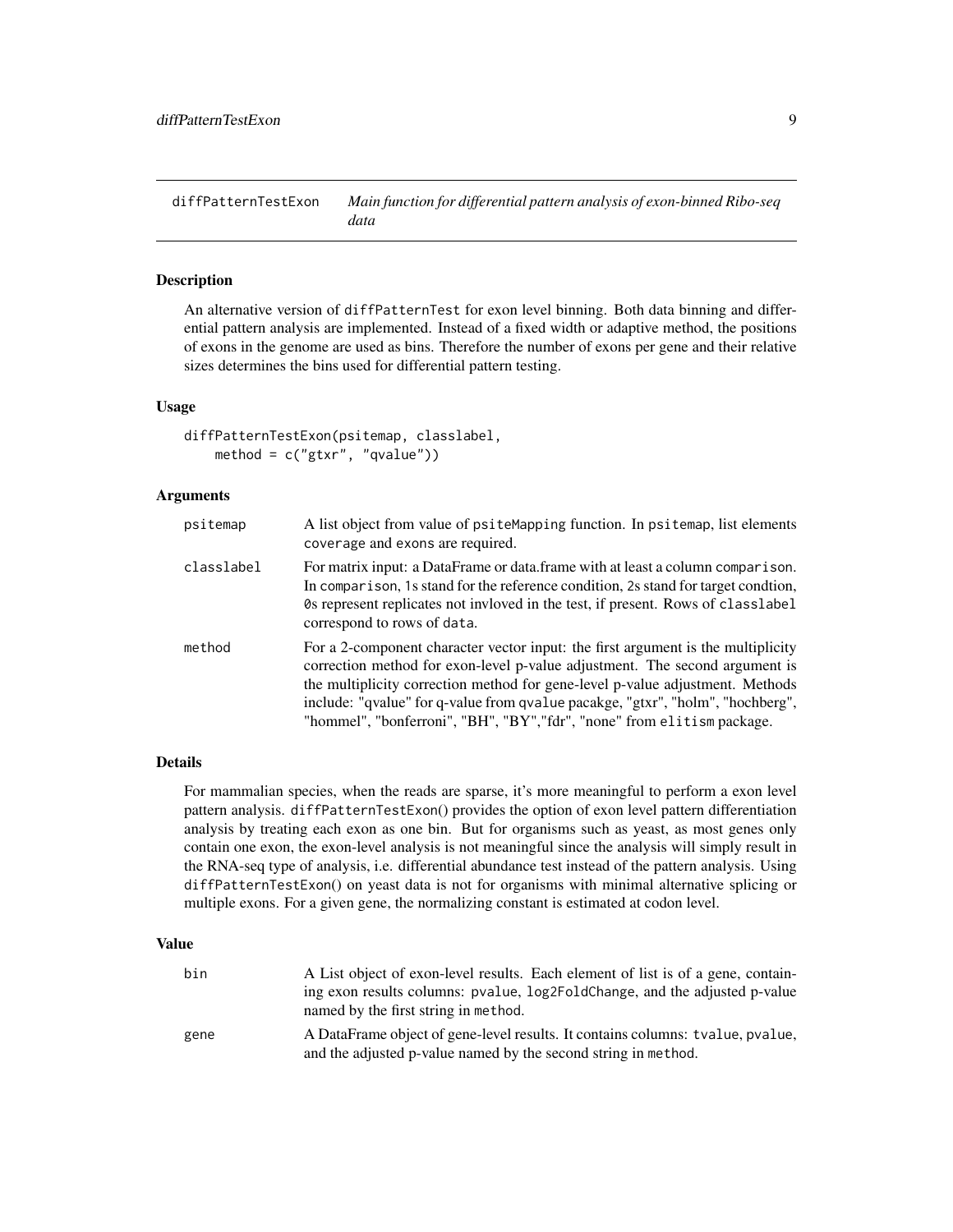<span id="page-9-0"></span>

| small      | Names of genes without sufficient reads                                                                                                                                           |
|------------|-----------------------------------------------------------------------------------------------------------------------------------------------------------------------------------|
| classlabel | The same as input classlabel.                                                                                                                                                     |
| data       | A list of exon-binned P-site footprint matrices: in each matrix, rows corrspond<br>to replicates, columns corrspond to exons. All genes reported in bin and gene<br>are included. |
| method     | The same as input method.                                                                                                                                                         |

#### See Also

diffPatternTest

#### Examples

```
data(data.psite)
classlabel <- data.frame(condition = c("mutant", "mutant",
    "wildtype", "wildtype"), comparison=c(2, 2, 1, 1))
rownames(classlabel) <- c("mutant1", "mutant2", "wildtype1", "wildtype2")
result.exon <- diffPatternTestExon(psitemap = data.psite,
    classlabel = classlabel, method = c('gtxr', 'qvalue'))
```
exonTrack *Visualization: generating tracks for* igvR *(per exon)*

#### Description

This function outputs a list of GRanges format objects of ribosome P-site footprints per exon, as well as corresponding test results. It can be used for igvR visualization.

#### Usage

```
exonTrack(data, gene)
```
#### Arguments

| data | Data object from diffPatterbTestExon function or wrapper function RiboDiPA.       |
|------|-----------------------------------------------------------------------------------|
| gene | One gene for visualization at a time, since different genes have different number |
|      | of transcripts.                                                                   |

#### Details

R package igvR is not implemented in RiboDiPA. Users need install igvR through Bioconductor or relevant source package. A simple illustration example of how to use it for igvR visualization is given below.

#### Value

A list of lists. Each element is a list of GRanges objects representing replicates. Each second level list element is P-site footprint count per exon with differential pattern test results in a transcript.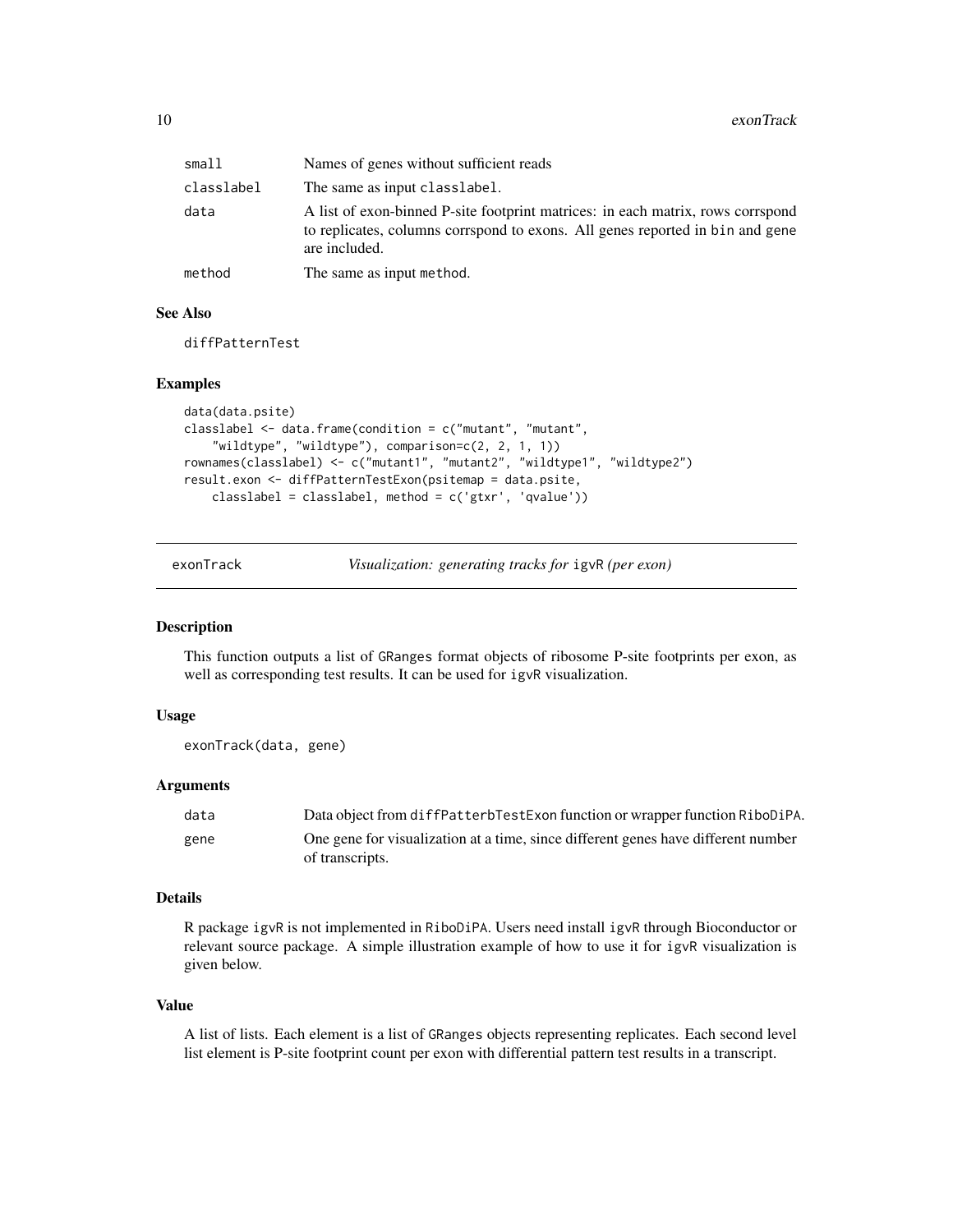#### <span id="page-10-0"></span>normFactor 11

#### Examples

```
data(result.exon)
tracks.exon <- exonTrack(data = result.exon, gene = "tY(GUA)D")
# library(igvR)
# igv \leftarrow igvR()
# setBrowserWindowTitle(igv, "ribosome footprint per exon example")
# setGenome(igv, "saccer3")
# for(track.name in names(tracks.exon)){
# track.rep <- tracks.exon[[track.name]]
# for(tx.name in names(track.rep)){
# track.tx <- tracks.exon[[track.name]][[tx.name]]
# track <- GRangesQuantitativeTrack(trackName =
# paste(track.name, tx.name), track.tx[,1], color = track.name)
# displayTrack(igv, track)
# }
# }
```
normFactor *Size factors for normalization by sequencing depth*

#### Description

This function calculate the relative abundance of samples, in essence accounting for different sequencing depths across different Ribo-seq experiments.

#### Usage

normFactor(x, condition)

#### **Arguments**

|           | A matrix of mapped P-site positions.                                                                                                                                                       |
|-----------|--------------------------------------------------------------------------------------------------------------------------------------------------------------------------------------------|
| condition | A vector of indicators. 1's stand for reference condition, 2's stand for target<br>condition, $\vartheta$ 's represent replicates not invloved in the abundance estimation, if<br>present. |
|           |                                                                                                                                                                                            |

#### Value

A vector of relative abundances.

```
data(data.binned)
x <- data.binned$YDR050C
condition <- c(2, 2, 1, 1)
normFactor(x, condition)
```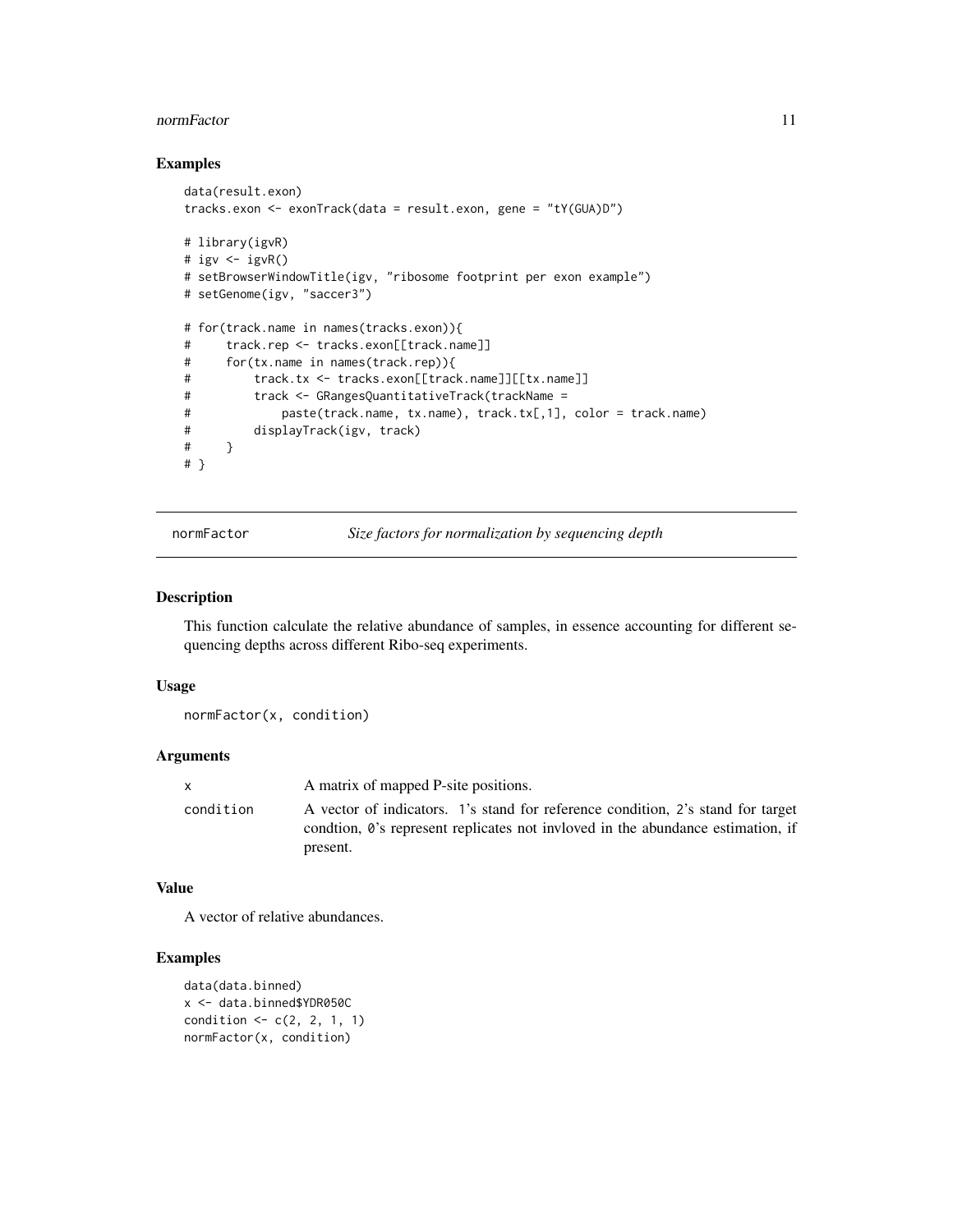<span id="page-11-0"></span>

#### Description

This function visualizes the ribosome footprint in the form of mapped P-site frequency at the bin level along the total transcript. Bins that test positive for statistically significant differences are marked in black. Plotting is implmented with the ggplot2 package.

#### Usage

```
plotTest(result, genes.list = NULL, threshold = 0.05)
```
#### Arguments

| result     | Data object resulting from diffPatternTest or diffPatternTestExon func-<br>tions or wrapper function RiboDiPA.                                                                                                                                                                |
|------------|-------------------------------------------------------------------------------------------------------------------------------------------------------------------------------------------------------------------------------------------------------------------------------|
| genes.list | genes. list is the list of genes for visualization. If genes. list is not speci-<br>fied, then only genes with significant differential patterns specified by q-value<br>threshold will be plotted. If genes. list is not NULL, then threshold argu-<br>ment will be ignored. |
| threshold  | The q-value threshold for genes whose footprint to be visualized. This argument<br>is ignored if genes. list is not NULL.                                                                                                                                                     |

#### Value

Bin-level tracks of genes and test results.

#### Examples

```
data(result.pst)
plotTest(result = result.pst, genes.list = NULL, threshold = 0.05)
```

|  | plotTrack |
|--|-----------|

*Plotting ribosome footprint data at the mapped P-site level* 

#### Description

This function visualizes the ribosome footprint in the form of P-site frequency at the per nucleotide level along the total transcript. Plotting is implemented with the ggplot2 package.

#### Usage

```
plotTrack(data, genes.list, replicates = NULL,exons = FALSE)
```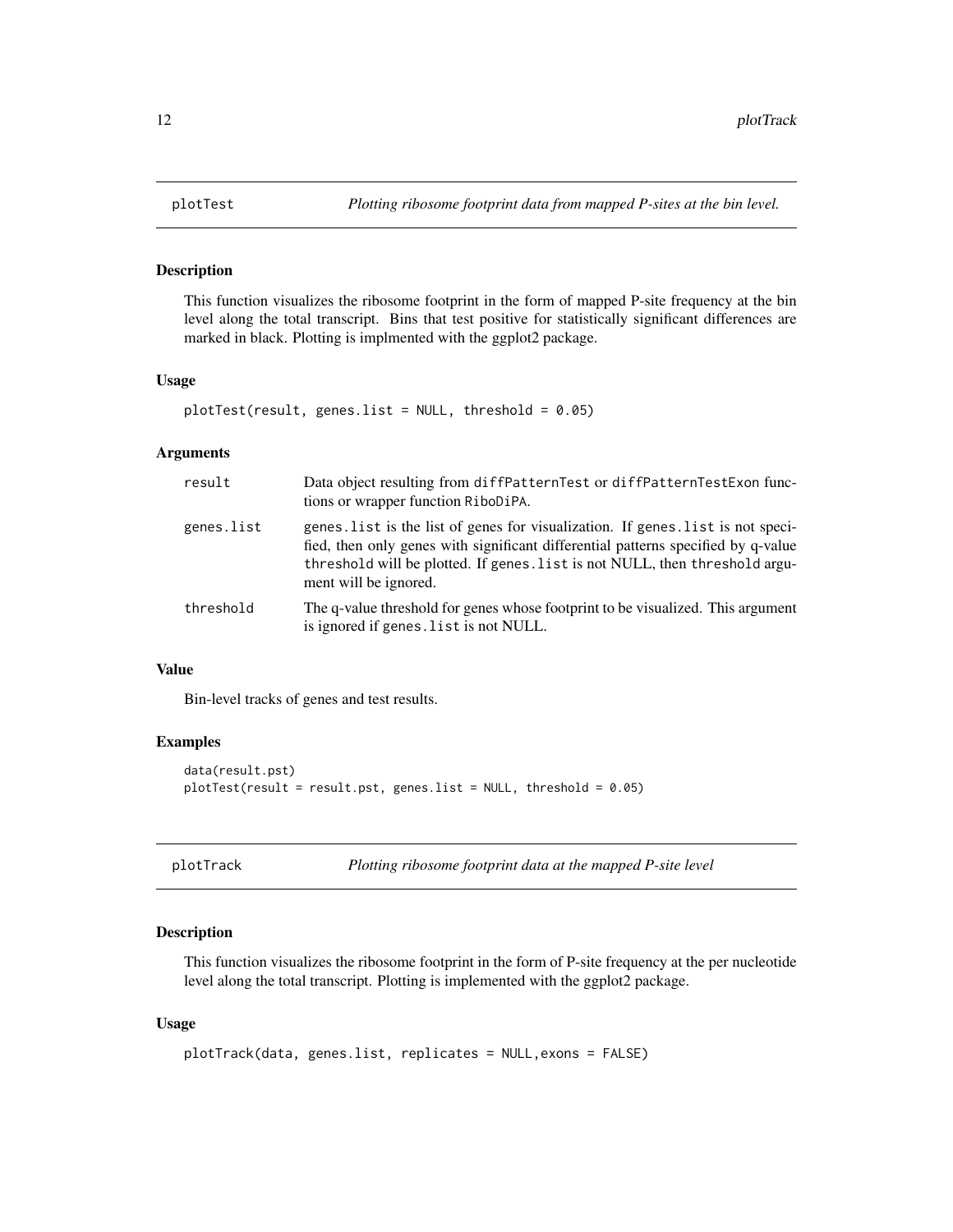#### <span id="page-12-0"></span>psiteCal 13

#### **Arguments**

| data       | Data object from psite Mapping function or wrapper function RiboDiPA.                    |
|------------|------------------------------------------------------------------------------------------|
| genes.list | A list of genes for visualization.                                                       |
| replicates | Names of the replicates for which the footprint to visualize. The default is for<br>all. |
| exons      | If value is TRUE, Ribo-seq footprints per exon of specified genes are also output.       |

#### Value

Visualizes the Ribo-seq per nucleotide footprint on merged exons of the genes and replicates specified. If exons is TRUE, Ribo-seq footprint per exon of specified genes is also output.

#### Examples

```
data(data.psite)
plotTrack(data = data.psite, genes.list = c("YDR050C", "YDR064W"),
    replicates = NULL, exons = FALSE)
```
psiteCal *P-site position of reads*

#### Description

This function outputs the P-site position, provided the CIGAR string of the alignment and the start position of read. It is implemented as a C++ function using the Rcpp package.

#### Usage

psiteCal(cigar, start, psitemap)

#### Arguments

| cigar    | A vector of CIGAR strings.                                                                                                      |
|----------|---------------------------------------------------------------------------------------------------------------------------------|
| start    | A vector of read start positions.                                                                                               |
| psitemap | A vector of relative P-site positions, which describe the offset from the 5 prime<br>most nucleotide of the read to the P-site. |

#### Value

A vector of P-site positions for the reads.

```
ex.cigar <- c("21M74731N7M", "2S11M57302N12M3S", "28M", "27M1S")
ex.start <- c(177640, 249163, 249286, 249290)
ex.psitemap <- c(9, 18, 9, 9)
psiteCal(ex.cigar, ex.start, ex.psitemap)
```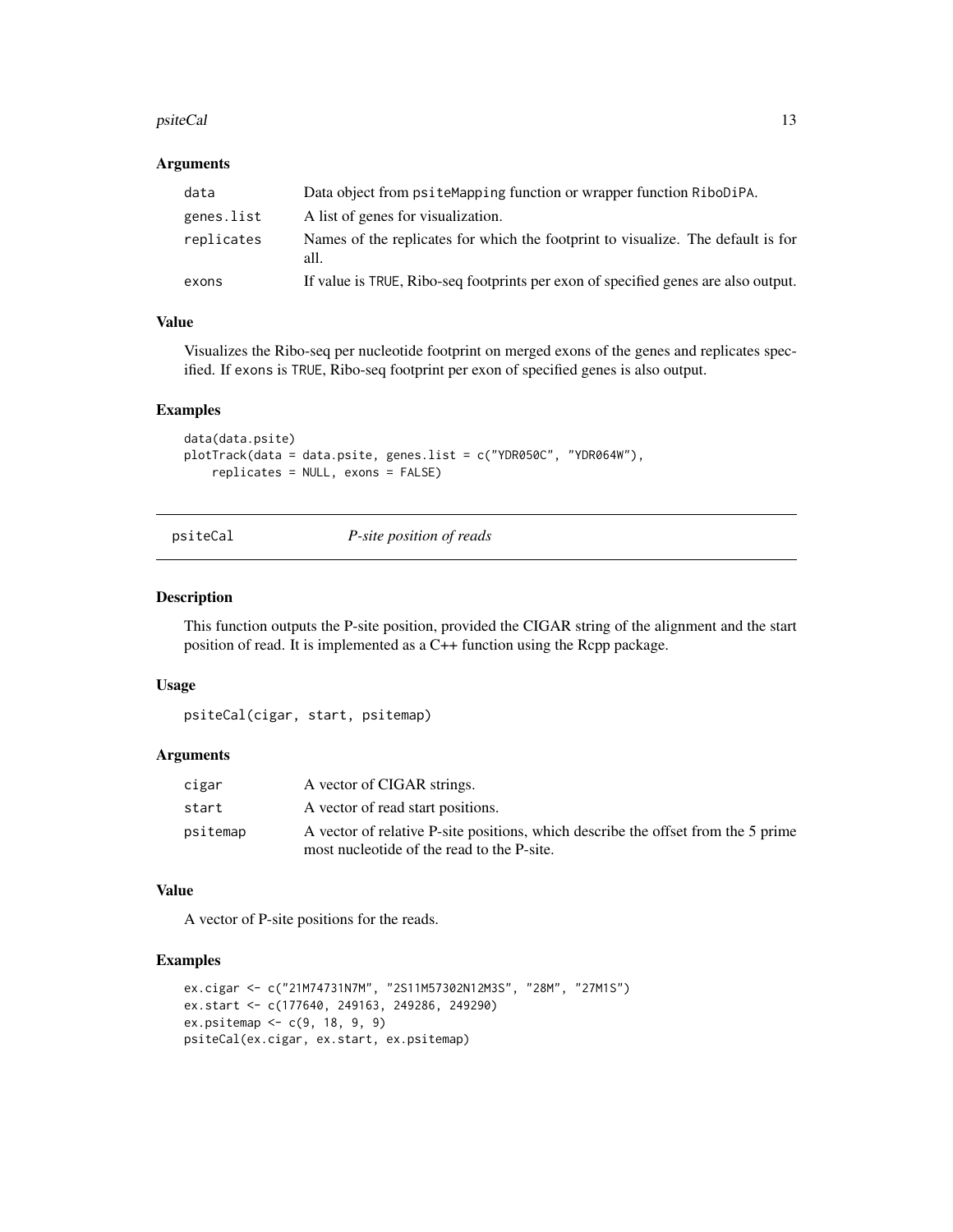<span id="page-13-1"></span><span id="page-13-0"></span>psiteMapping *P-site mapping*

#### **Description**

This function computes the corresponding P-site locations of all RPFs and the total RPF read counts for all genes and samples.

#### Usage

```
psiteMapping(bam_file_list, gtf_file, psite.mapping = "auto",
   cores = NULL)
```
#### Arguments

| bam_file_list | A vector of bam file names to be tested. Users should include path names if not<br>located in the current working directory. Index files (.bai) will be generated if<br>not already present.                                                                                                                                                                                                                                                                                                                                                          |
|---------------|-------------------------------------------------------------------------------------------------------------------------------------------------------------------------------------------------------------------------------------------------------------------------------------------------------------------------------------------------------------------------------------------------------------------------------------------------------------------------------------------------------------------------------------------------------|
| gtf_file      | Annotation file used to generate the BAM alignments. Note that a GTF file<br>sourced from one organization (e.g. Ensembl) cannot be used with BAM files<br>aligned with a GTF file sourced from another organization (e.g. UCSC).                                                                                                                                                                                                                                                                                                                     |
| psite.mapping | Rules for P-site offsets, to map a given read length of RPF to a P-site. Input<br>for this parameter is a string input, or a user defined matrix assigning the P-site<br>mapping rules. Strings include: "center" for taking center of the read as the P-<br>site, and "auto" for an optimal P-site offset, which is the default. A user defined<br>matrix should include two columns: "qwidth" and "psite", where "qwidth" is the<br>range of possible read lengths and "psite" is the corresponding offset from the<br>5' end to map to the P-site. |
| cores         | The number of cores to use for parallel execution. If not specified, the number<br>of cores is set to the value of detectCores (logical = FALSE).                                                                                                                                                                                                                                                                                                                                                                                                     |

#### Details

All exons from the same gene are concatenated into a total transcript in order to get a merged picture of translation, using the reduce() function from the GRanges package to accomplish the concatenation. Then, RPFs are mapped with respect to the total transcript and the P-site positions are inferred accordingly.

If 'psite.mapping' is unspecified, a two-step algorithm on start codons of CDS regions is used to compute optimal P-site offsets, following Lauria et al (2018). First, for a given read length, the offset is calculated by taking the distance between the first nucleotide of the start codon and the 5' most nucleotide of the read, and then defining the offset as the 5' position with the most reads mapped to it. This process is repeated for all read lengths and then the temporary global offset is defined to be the offset of the read length with the maximum count. Lastly, for each read length, the adjusted offset is defined to be the one corresponding to the local maximum found in the profiles of the start codons closest to the temporary global offset.

The function will return a list of matrices that can then be used for data binning and downstream analysis, among other data objects.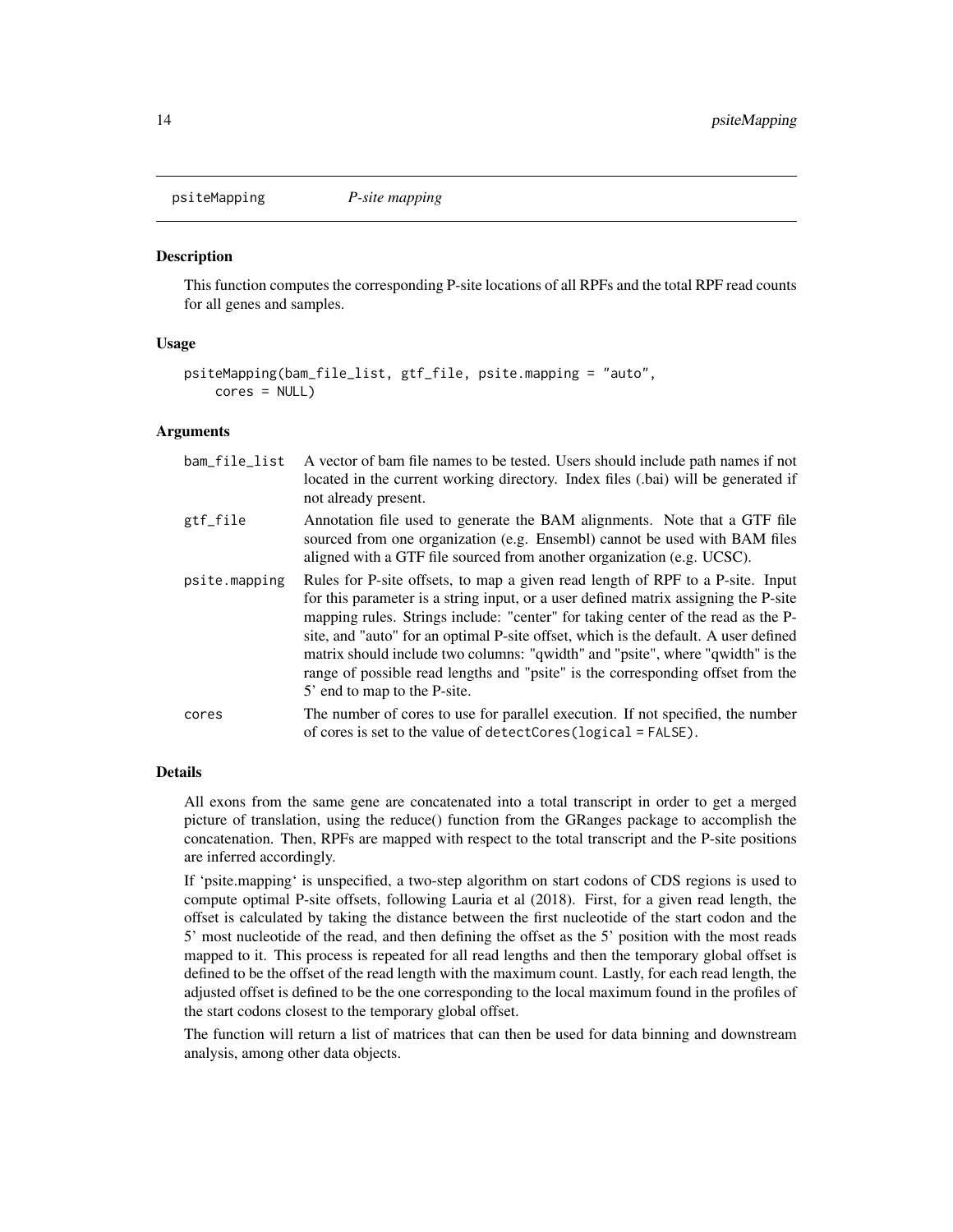#### <span id="page-14-0"></span>result.exon 15

#### Value

| coverage      | A list object of matrices. Each element is a matrix representing the P-site foot-<br>prints of a gene. Rows correspond to replicates and columns corrspond to nu-<br>cleotide location with respect to the total transcript. Each column is named by<br>its genomic coordinate. |
|---------------|---------------------------------------------------------------------------------------------------------------------------------------------------------------------------------------------------------------------------------------------------------------------------------|
| counts        | A matrix object of read counts. Rows correspond to genes and columns corre-<br>spond to replicates.                                                                                                                                                                             |
| psite.mapping | The P-site (or A-site) mapping rule used to map RPFs to P-site positions.                                                                                                                                                                                                       |
| exons         | A List object of matrices. Each element contains the relative start and end posi-<br>tions of exons in the gene with respect to the total transcript for that given gene,<br>as well as genomic start and end coordinates.                                                      |

#### References

Lauria, F., Tebaldi, T., Bernabò, P., Groen, E., Gillingwater, T. H., & Viero, G. (2018). riboWaltz: Optimization of ribosome P-site positioning in ribosome profiling data. PLoS computational biology, 14(8), e1006169.

#### Examples

```
library(BiocFileCache)
file_names <- c("WT1.bam", "WT2.bam", "MUT1.bam", "MUT2.bam", "eg.gtf")
url <- "https://github.com/jipingw/RiboDiPA-data/raw/master/"
bfc <- BiocFileCache()
bam_path <- bfcrpath(bfc,paste0(url,file_names))
classlabel <- data.frame(
   condition = c("mutant", "mutant", "wildtype", "wildtype"),
    comparison = c(2, 2, 1, 1)\mathcal{L}rownames(classlabel) <- c("mutant1","mutant2","wildtype1","wildtype2")
data.psite <- psiteMapping(bam_file_list = bam_path[1:4],
    gtf_file = bam_path[5], psite.mapping = "auto", cores = 2)
```
result.exon *An example of exon-level differential pattern analysis result*

#### Description

An example output generated by the differential pattern analysis function diffPatternTestExon, including counts per exon, exon-level differential pattern results, etc.

#### Usage

data("result.exon")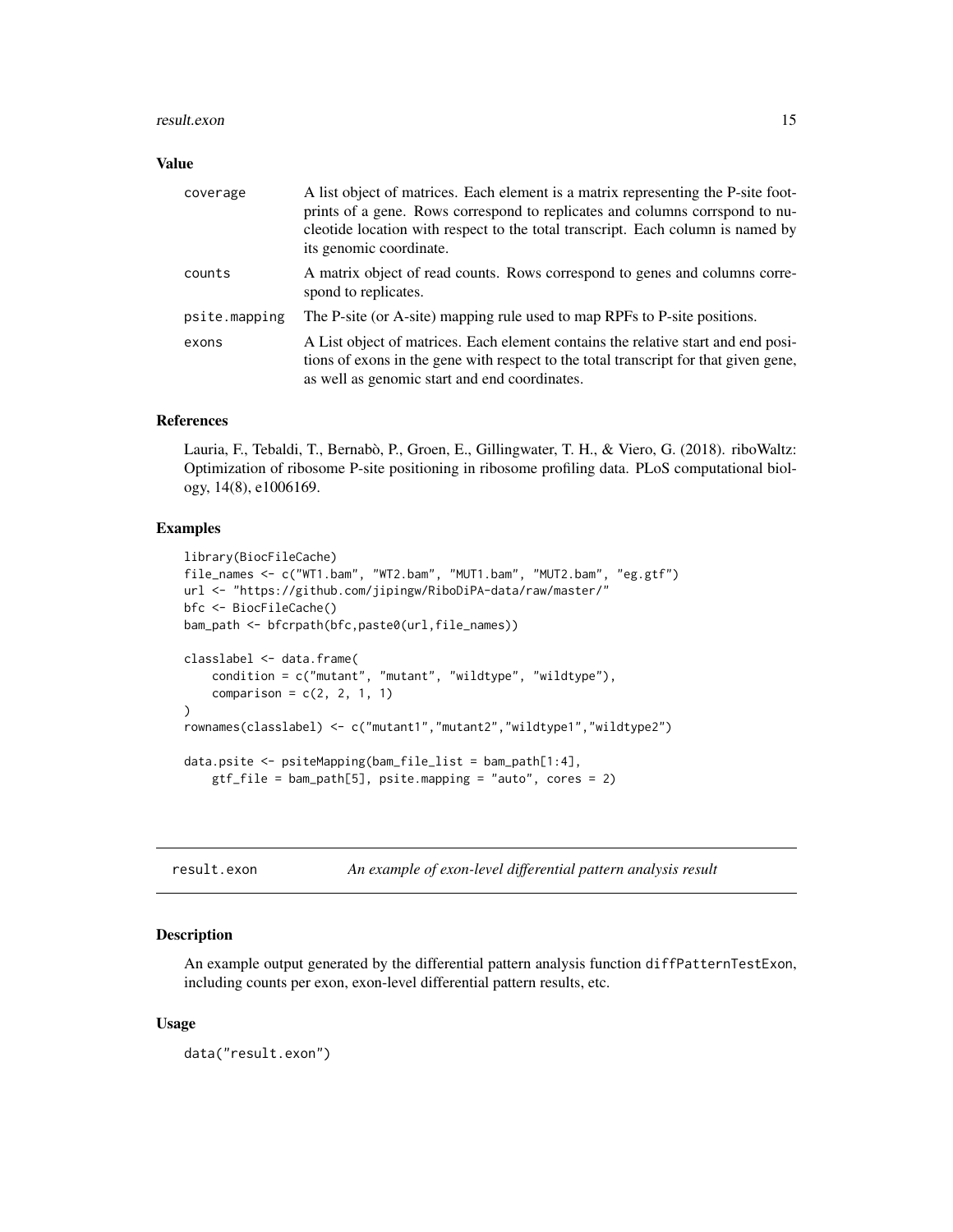#### <span id="page-15-0"></span>Format

A list of 5

- bin A list object of exon-level test results. Each element of the list is the result from a gene, containing columns: pvalue, log2FoldChange, the adjusted p-value by method "gtxr", and other exon genomic information.
- gene Gene-level differential pattern results, including T-value, p-value, and q-value
- method See diffPatternTestExon
- exon Counts per exon, binned from data, for the final differential pattern analysis in the format of a list of named matrices. In each element of the list, rows correspond to replicates, columns correspond to exons.
- data The ribosome P-site coverage tracks in the format of a list of named matrices. In each element of the list, rows correspond to replicates, columns correspond to bps.
- classlabel See diffPatternTestExon

#### Source

The data was adapted from Kasari et al 2019.

#### Examples

```
data(result.exon)
tracks.exon <- exonTrack(data = result.exon, gene = "YDR050C")
```
result.pst *An example of differential pattern analysis result*

#### **Description**

An example output generated by the differential pattern analysis function diffPatternTest, including binned data, differential pattern results, etc.

#### Usage

data("result.pst")

#### Format

A list of size 5

bin A list object of codon/bin-level test results. Each element of the list is the result from a gene, containing columns: pvalue, log2FoldChange, and the adjusted p-value by method "gtxr"

gene Gene-level differential pattern results, including T-value, p-value, and q-value classlabel See diffPatternTest

data The input data for differential pattern analysis in the format of a list of named matrices. In each element of the list, rows correspond to replicates,columns correspond to bins.

method See diffPatternTest.

small Names of genes without sufficient reads, not reported in bin and gene.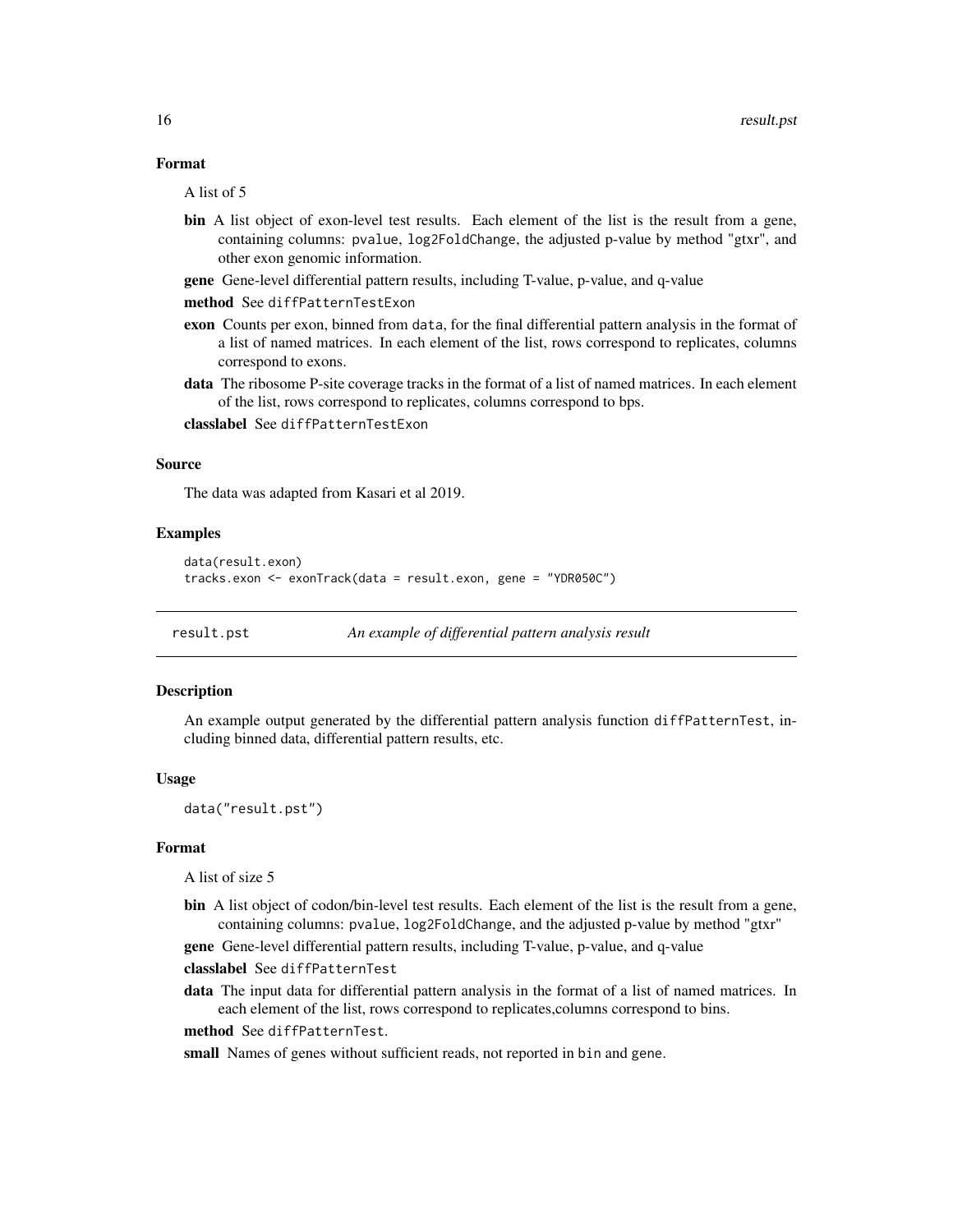#### <span id="page-16-0"></span>RiboDiPA 2009 2012 17

#### Source

The data was adapted from Kasari et al 2019.

#### Examples

```
data(result.pst)
plotTrack(data = data.psite, genes.list = c("YDR050C", "YDR064W"),
   replicates = NULL, exons = FALSE)
```
RiboDiPA *A wrapper function for the RiboDiPA pipeline*

#### Description

A wrapper function for the RiboDiPA pipeline, that will call PsiteMapping, DataBinning, and DPTest in order. This function is provided for users' convenience and requires BAM files (one per biological replicate), a GTF file, and a classlabel object describing what comparisons to make. The minimal output from the function is a list of genes with signficant differential patterns.

#### Usage

```
RiboDiPA(bam_file_list, gtf_file, classlabel, psite.mapping = "auto",
   exon.binning = FALSE, bin.width = 0, zero.omit = FALSE,bin.from.5UTR = TRUE, method = c("gtxr", "qvalue"), cores = NULL)
```
#### Arguments

| bam_file_list | A vector of bam file names to be tested. Users should include path names if not<br>located in the current working directory. Index files (.bai) will be generated if<br>not already present.                                                                                                                                      |
|---------------|-----------------------------------------------------------------------------------------------------------------------------------------------------------------------------------------------------------------------------------------------------------------------------------------------------------------------------------|
| gtf_file      | Annotation file used to generate the BAM alignments. Note that a GTF file<br>sourced from one organization (e.g. Ensembl) cannot be used with BAM files<br>aligned with a GTF file sourced from another organization (e.g. UCSC).                                                                                                 |
| classlabel    | For matrix input: a DataFrame or data.frame with at least one column named<br>comparison. In comparison, 1 stands for the reference condition, 2 stands for<br>the treatment condition, and $\theta$ represents replicates not invloved in the test. Rows<br>of classlabel correspond to the data, which is one row per BAM file. |
| psite.mapping | Rules for P-site offsets, to map a given read length of RPF to a P-site. See<br>psiteMapping for details.                                                                                                                                                                                                                         |
| exon.binning  | Logical indicator. If exon binning is TRUE, use the exon boundaries indicated<br>in the GTF file as bins for testing, otherwise, adaptive or fixed binning will be<br>performed.                                                                                                                                                  |
| bin.width     | Binning width per bin. 0 represents adaptive binning, which is the default<br>method. The minimal value for fixed-width binning is 1, which represent single-<br>codon binning. See dataBinning for details.                                                                                                                      |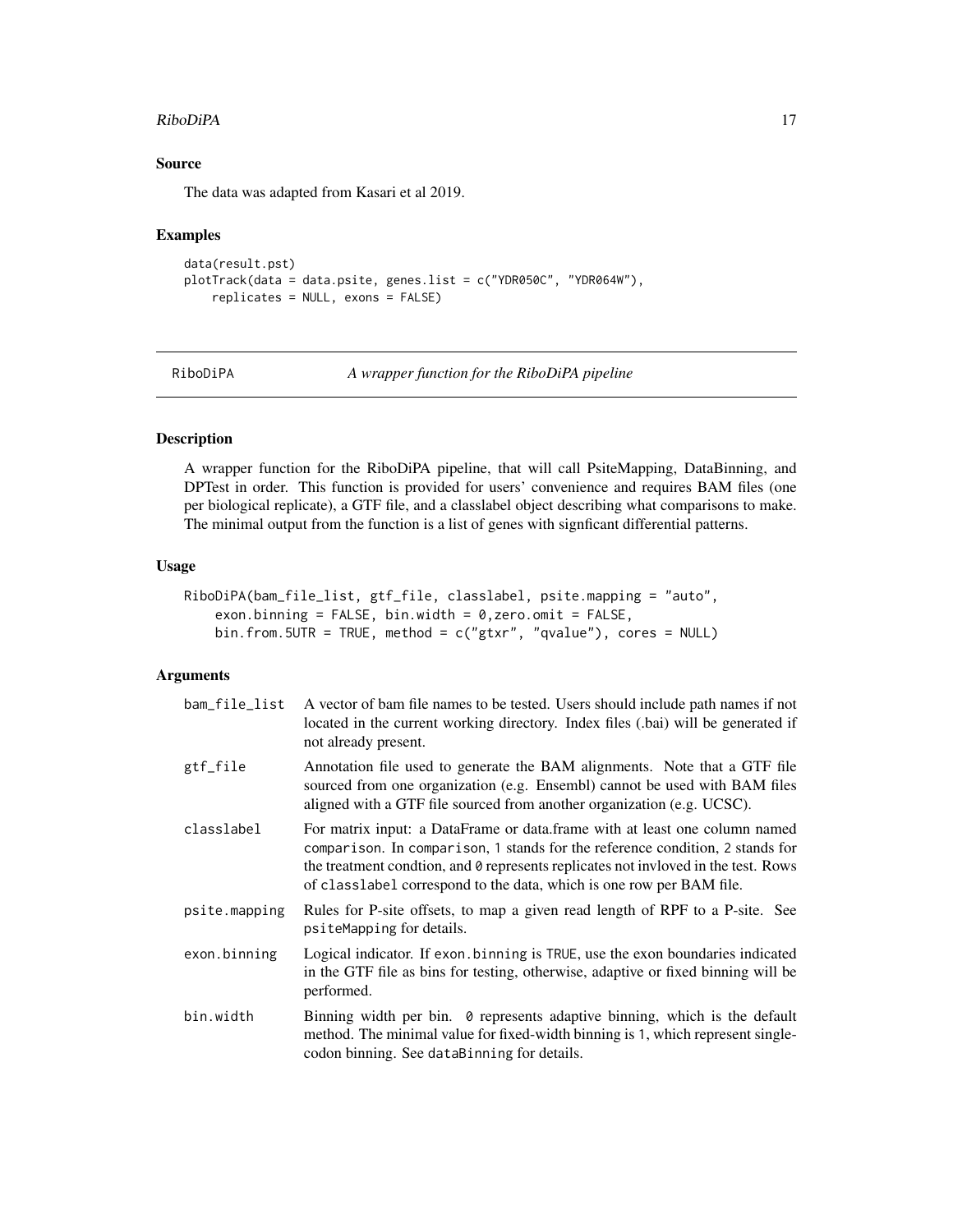<span id="page-17-0"></span>

| zero.omit     | If this parameter is TRUE, bins with zero reads across all replicates for a given<br>gene are removed.                                                                                                   |
|---------------|----------------------------------------------------------------------------------------------------------------------------------------------------------------------------------------------------------|
| bin.from.5UTR | When the coding region length is not any integer multiple of binning width, and<br>if value of bin. from. 5UTR is TRUE, the uneven width bins will be arranged at<br>the 3' end of the total transcript. |
| method        | 2-component character vector specifies the multiplicity correction method for<br>codon/bin-level p-value adjustment. The default See diffPatternTest for de-<br>tails.                                   |
| cores         | The number of cores to use for parallel execution. If not specified, the number<br>of cores is set to the value of detectCores ( $logical = FALSE$ ).                                                    |

#### Value

| bin           | A List object of codon/bin-level results. Each element of list is of a gene, con-<br>taining codon/bin results columns: pvalue, log2FoldChange, and the adjusted<br>p-value named by the first string in method.              |
|---------------|-------------------------------------------------------------------------------------------------------------------------------------------------------------------------------------------------------------------------------|
| gene          | A DataFrame object of gene-level results. It contains columns: tvalue, pvalue,<br>and the adjusted p-value named by the second string in method.                                                                              |
| small1        | Names of genes without sufficient reads                                                                                                                                                                                       |
| classlabel    | The same as input classlabel.                                                                                                                                                                                                 |
| data          | Tracks of binned data of all genes reported in bin and gene.                                                                                                                                                                  |
| method        | The same as input method.                                                                                                                                                                                                     |
| coverage      | A list object of matrices. Each element is a matrix representing the P-site foot-<br>prints of a gene. Rows corrspond to replicates and columns corrspond to nu-<br>cleotide location with reference to the total transcript. |
| counts        | A matrix object of read counts. Rows corrspond to genes and columns corrspond<br>to replicates.                                                                                                                               |
| exons         | A List object of matrices. Each element contains the relative start and end posi-<br>tions of exons in the gene with reference to the total transcript                                                                        |
| psite.mapping | The P-site mapping rule or A-site mapping rule used.                                                                                                                                                                          |

#### See Also

[psiteMapping,](#page-13-1) [dataBinning](#page-5-1)[,diffPatternTest,](#page-6-1) [diffPatternTestExon](#page-8-1)

```
library(BiocFileCache)
file_names <- c("WT1.bam", "WT2.bam", "MUT1.bam", "MUT2.bam", "eg.gtf")
url <- "https://github.com/jipingw/RiboDiPA-data/raw/master/"
bfc <- BiocFileCache()
bam_path <- bfcrpath(bfc,paste0(url,file_names))
classlabel <- data.frame(
   condition = c("mutant", "mutant", "wildtype", "wildtype"),
    comparison = c(2, 2, 1, 1)
```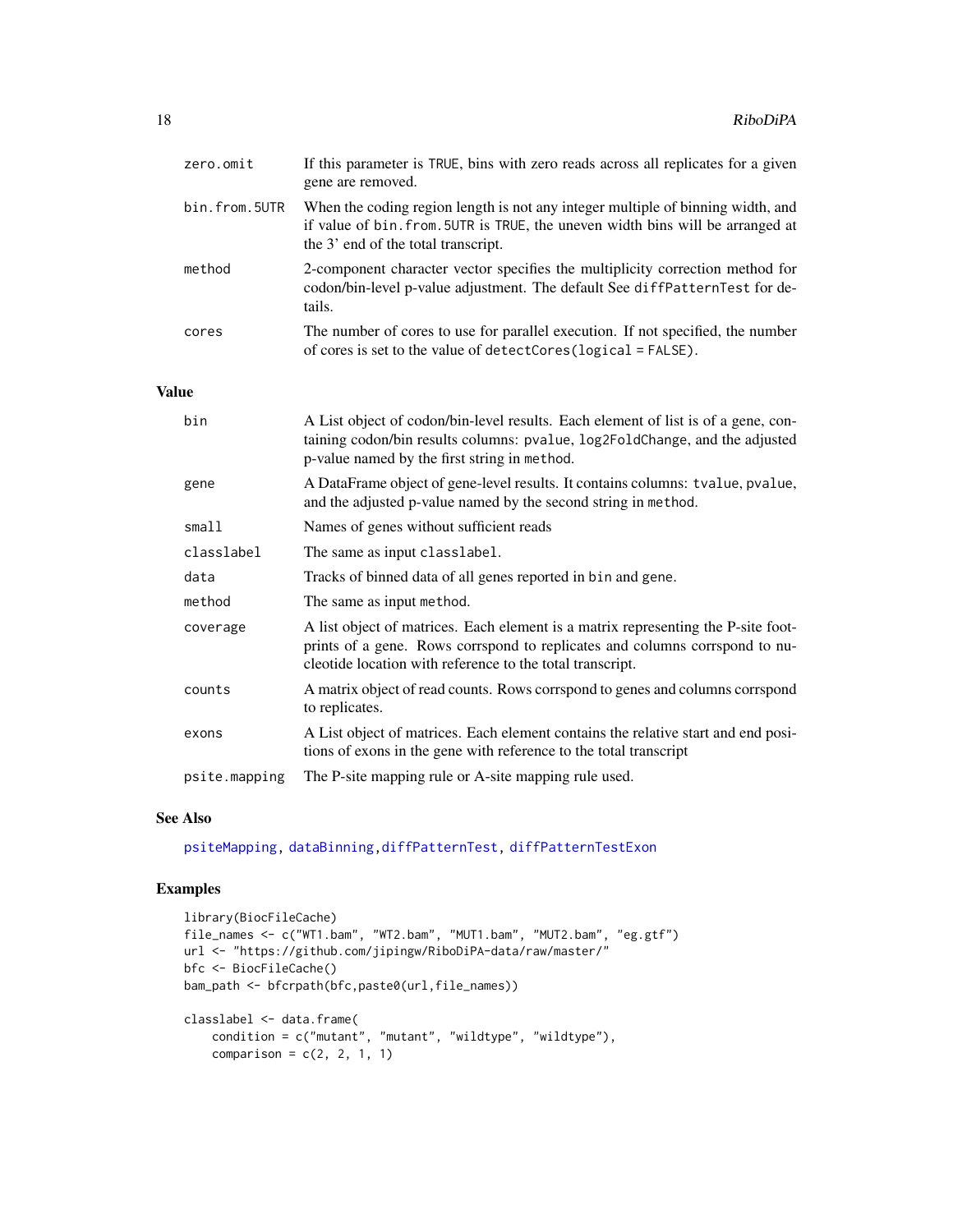#### RiboDiPA 19

```
\mathcal{L}rownames(classlabel) <- c("mutant1","mutant2","wildtype1","wildtype2")
result.pip <- RiboDiPA(bam_path[1:4], bam_path[5], classlabel, cores=2)
```